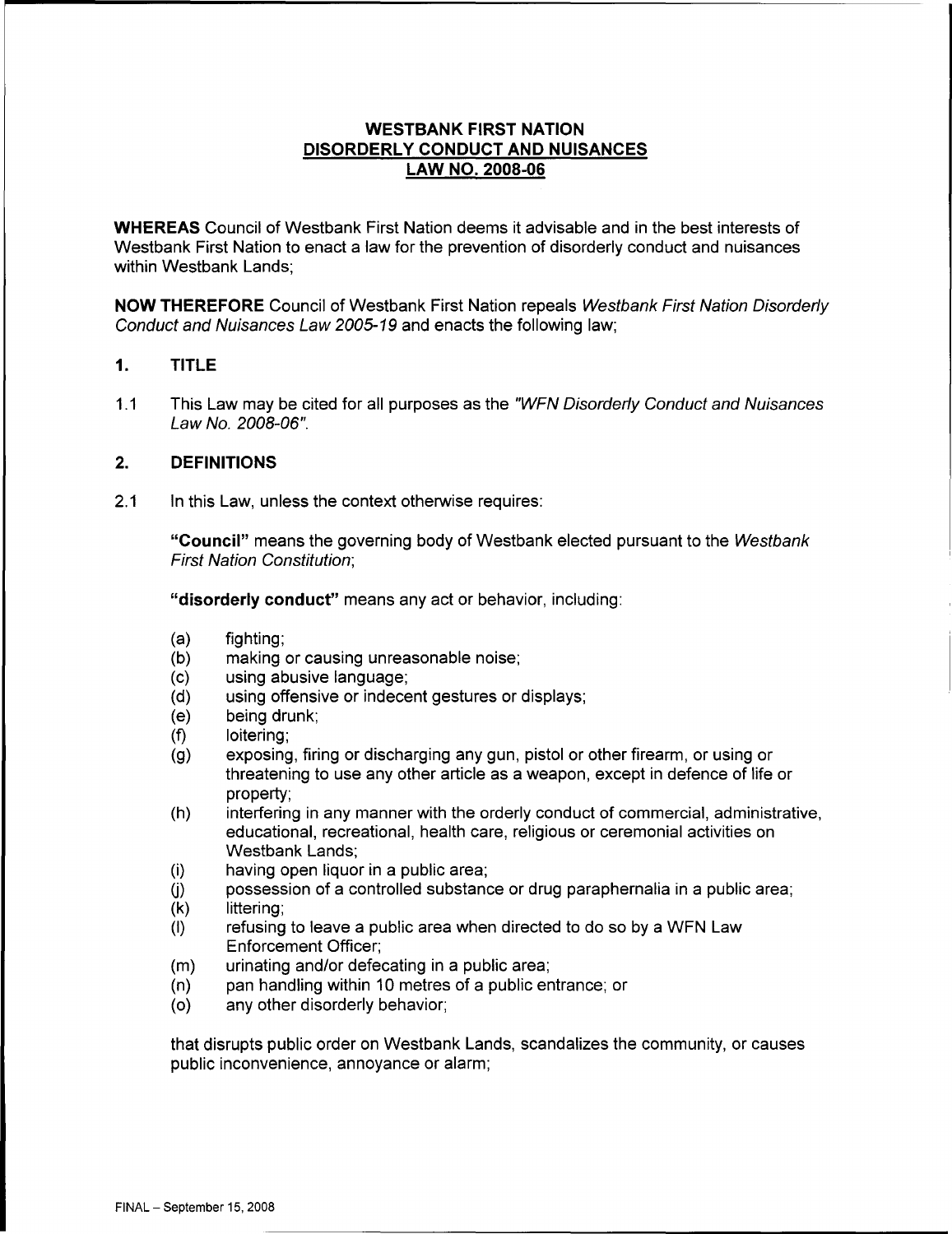**"nuisance"** means any act, activity or condition, including:

- (a) the abandonment of cars, household appliances or furniture, or parts of cars, household appliances or furniture;
- (b) the storage of abandoned cars, household appliances or furniture, or parts of cars, household appliances or furniture;
- (c) the dumping or storage of tires, garbage or other refuse;
- (d) the burning of tires, grass, garbage, leaves or other refuse;
- (e) the discharge of any substance into the air or water;
- (f) noise;
- (g) the creation of noxious smells;
- (h) vandalism, including damage to WFN Land or property;
- (i) trespass; or
- $(i)$  any other act;

that materially impairs, otherwise than by direct physical interference, the use and enjoyment of a registered holder's parcel of land, or that prejudicially affects a person's health, comfort or convenience or the public health, safety or welfare of Westbank, but does not include any act, activity or condition to the extent it is unavoidably necessary for carrying on any business or other means of livelihood authorized by Council;

**"parcel of land" or "parcel"** means any lot, block, manufactured home pad or other area in which real property within Westbank Lands is held or into which real property within Westbank Lands is subdivided and the improvements affixed to it:

**"peace officer"** means a member of the local detachment of the Royal Canadian Mounted Police responsible for policing Westbank Lands, or any delegate;

**"person"** in addition to its ordinary meaning, includes any association, household, society, corporation, partnership or party, whether acting by themselves or by a servant, agent or employee, and the successors, assigns and personal or other legal representatives of such person to whom the context can apply according to law;

**"registered holder"** means a person who is registered in the Westbank Lands Register as the holder of an interest in Westbank Lands and, where applicable, includes the occupant;

**"Westbank" or "WFN"** means the Westbank First Nation as defined in the Westbank First Nation Constitution;

**"WFN Enforcement Notice"** means an enforcement notice issued in accordance with the WFN Notice Enforcement Law 2008-02 which may be as amended or replaced from time to time;

### **"Westbank Lands"** means:

- (a) the following Westbank Indian Reserves:
	- (i) Mission Creek Indian Reserve No. 8
	- (ii) Tsinstikeptum Indian Reserve No. 9
	- (iii) Tsinstikeptum Indian Reserve No.10
	- (iv) Medicine Hill Indian Reserve No. 11
	- (v) Medicine Creek Indian Reserve No. 12; and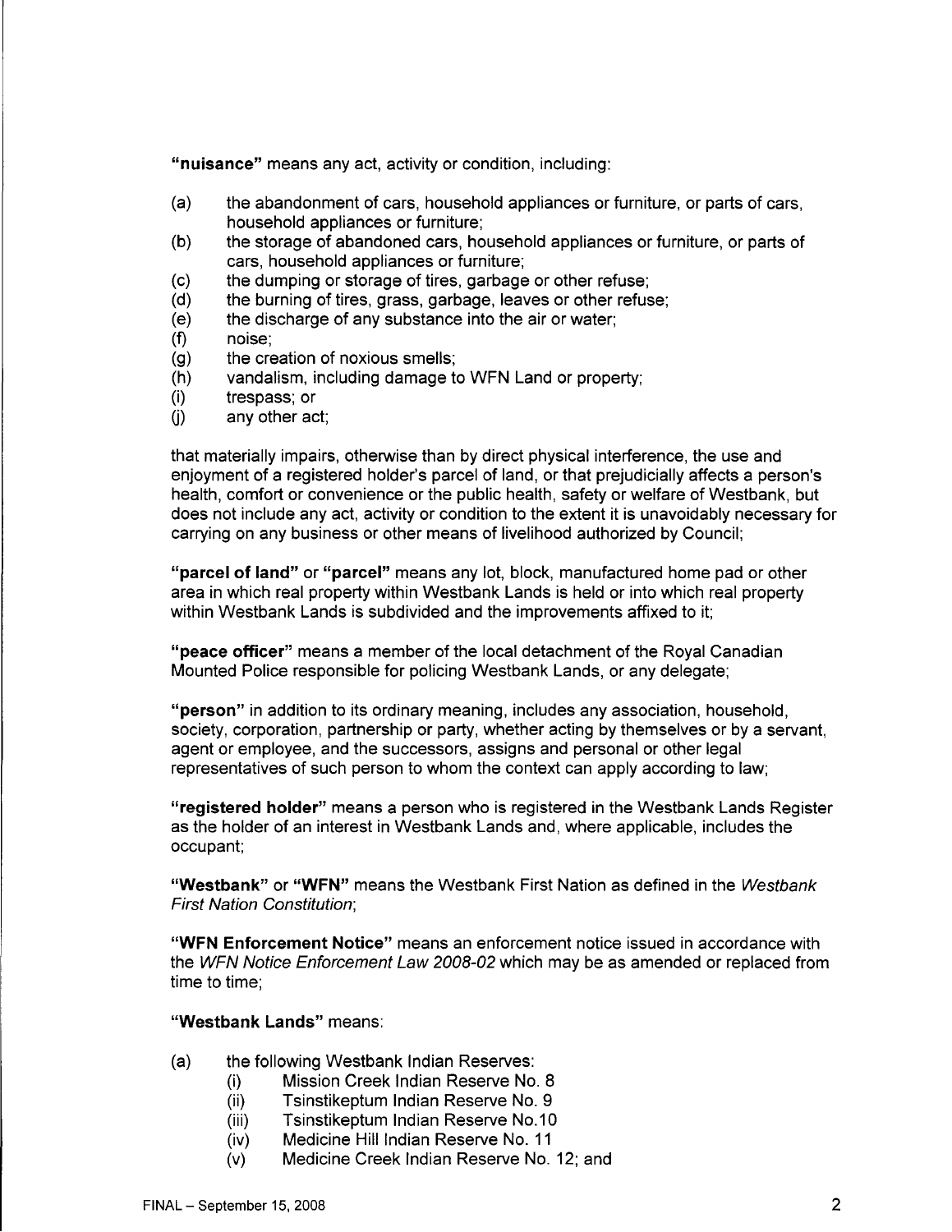(b) lands set apart by Her Majesty the Queen in right of Canada in the future as lands reserved for the use and benefit of Westbank, within the meaning of subsection 91 (24) of the Constitution Act, 1867;

**"WFN Law Enforcement Officer"** means a peace officer or any person or persons appointed by Council, from time to time, to administer and enforce the provisions of Westbank Laws enacted by Council, and includes any delegate.

2.2 Unless otherwise provided in this Law, words, expressions and rules of construction used in this Law have the same meaning as in the Westbank First Nation Constitution.

#### **3. DISORDERLY CONDUCT**

- 3.1 Everyone who commits an act of disorderly conduct is guilty of an offence.
- 3.2 The WFN Law Enforcement Officer may order any person who is engaging in any disorderly conduct to stop such conduct immediately; and
- 3.3 For each designated contravention, a WFN Law Enforcement Officer may complete and issue a WFN Enforcement Notice to a person against whom a contravention is alleged.

## **4. NUISANCE**

- 4.1 Everyone who creates or causes a nuisance is guilty of an offence.
- 4.2 The WFN Law Enforcement Officer may order any person who is causing or who threatens to cause a nuisance on Westbank Lands to refrain from causing the nuisance or to abate the nuisance within such period as is reasonable in the circumstances.
- 4.3 In determining whether a period fixed by the WFN Law Enforcement Officer under section 4.2 was reasonable in the circumstances, a court shall take into account:
	- (a) the nature and extent of the nuisance;
	- (b) the methods available to abate the nuisance;
	- (c) the approximate time required to abate the nuisance; and
	- (d) the effect of the order on any business or means of livelihood of the person who is the subject of the order.
- 4.4 For each designated contravention, a WFN Law Enforcement Officer may complete and issue a WFN Enforcement Notice to a person against whom a contravention is alleged.

#### **5. ENFORCEMENT**

5.1 Where a person who has been ordered to stop engaging in disorderly conduct, or to refrain from causing a nuisance or to abate a nuisance within a specified period, fails or refuses to comply with the order, the WFN Law Enforcement Officer may take such reasonable measures as are necessary to stop the disorderly conduct, or to prevent or to abate the nuisance.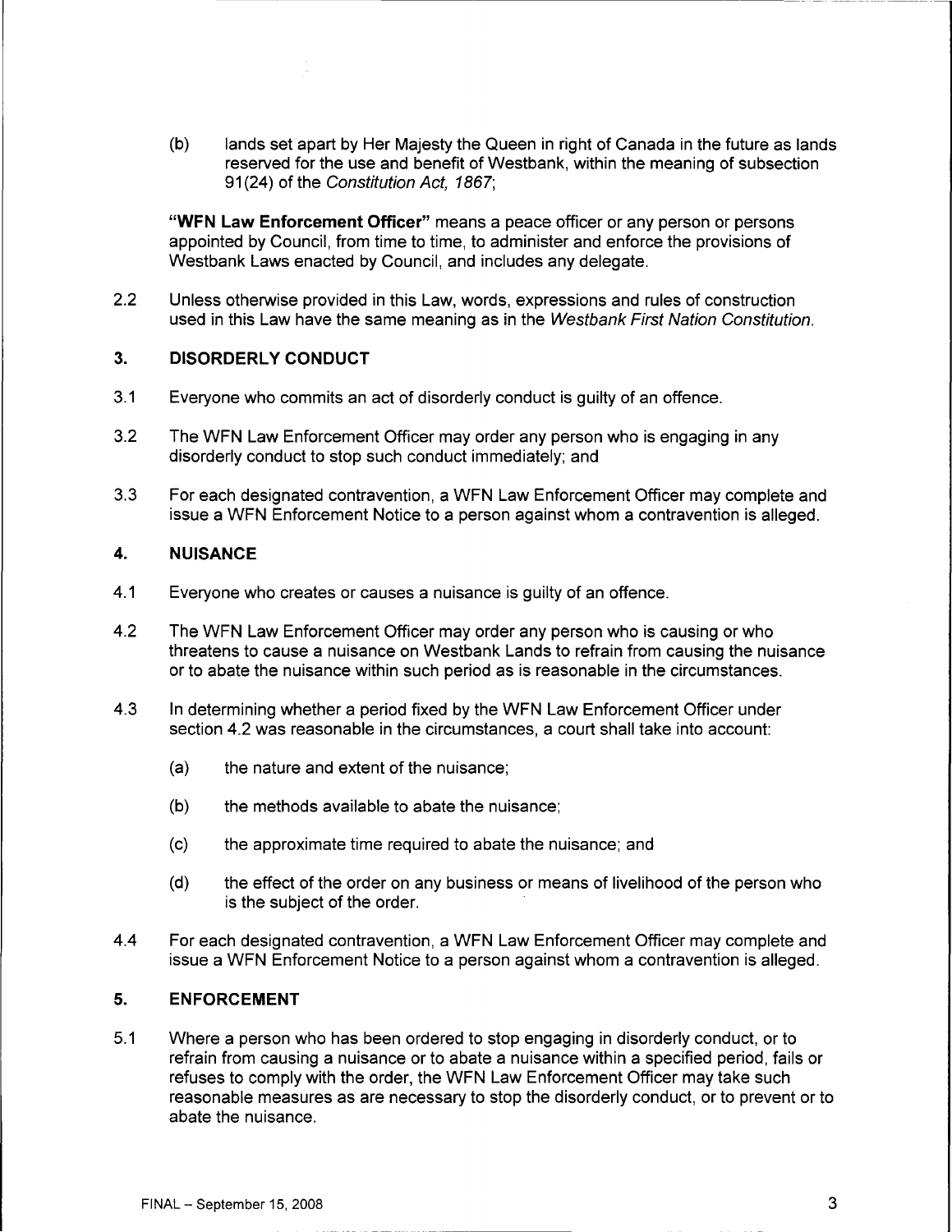- 5.2 A person who fails or refuses to comply with an order made under sections 3.2 or 4.2, or who resists or interferes with the WFN Law Enforcement Officer acting under section 3.2 or section 5.1, commits an offence;
- 5.3 Nothing in this Law precludes Westbank from pursuing any other enforcement action or remedy provided for in any other Westbank Law.

## **6. FEES AND FORMS**

6.1 Council may, by resolution, and in accordance with this Law, establish, correct, revise or update the terms of any applicable fee schedules, forms, protocols or other related documentation which complement and support this Law, and will post notice of same in a public area of the WFN administration building and make a copy of same available for viewing free of charge at the administrative offices of Westbank and available for distribution at a nominal charge.

### **7. NOTICES & CHARGES AGAINST REGISTERED HOLDERS**

7.1 Where Westbank is required to give notice to or imposes an additional cost or charge against the registered holder and two or more persons are shown as registered holders in respect of a parcel of land, then a notice given to or a cost or charge imposed against one registered holder is not invalidated by the failure to give notice to or impose a charge against any other registered holder.

### **8. OFFENCES**

- 8.1 No person shall obstruct, interfere with or hinder Council, the WFN Law Enforcement Officer or any authorized employee, officer or agent in the carrying out of their duties and responsibilities under this Law, or any other Westbank Law.
- 8.2 Any person who violates any of the provisions of this Law or who suffers or permits any act or thing to be done in contravention or in violation of any of the provisions of this Law, or who neglects to do or refrains from doing any act or thing required by any of the provisions of this Law, is guilty of an offence under this Law, and is liable to the penalties imposed by this Law, or any other Westbank Law.
- 8.3 Each day a violation of this Law continues will be deemed to be a separate offence for which a fine or imprisonment may be imposed.
- 8.4 Any person who is guilty of an offence under this Law is liable, on summary conviction to a fine of not more than One Thousand Dollars (\$1,000.00) or to a term of imprisonment not exceeding thirty (30) days, or both.

#### **9. IMMUNITY**

- 9.1 No action for damages lies or may be instituted against present or past Council or members, employees, servants or agents of either Westbank or Council:
	- (a) for anything said or done or omitted to be said or done by that person in the performance or intended performance of the person's duty or the exercise of the person's authority; or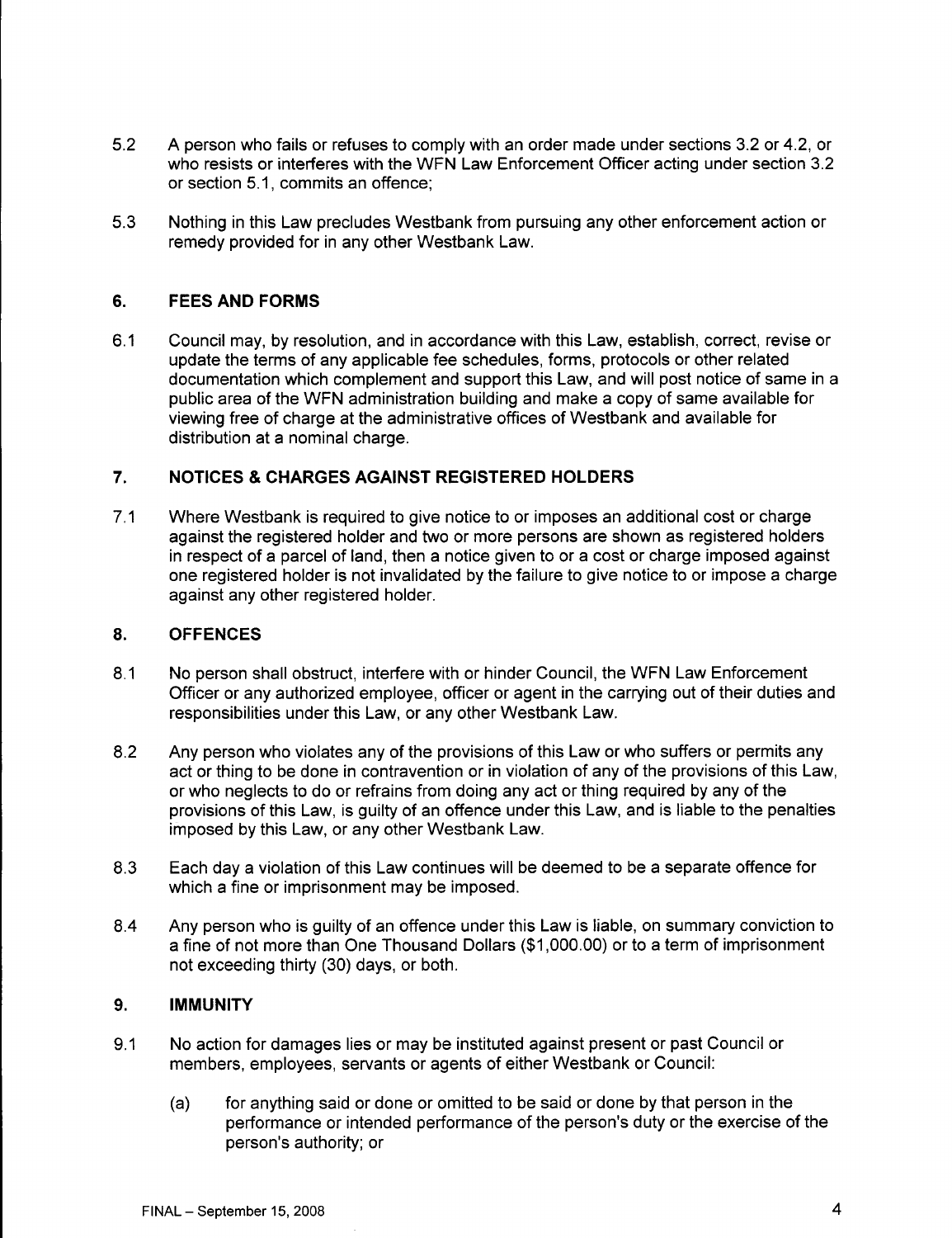- (b) for any alleged neglect or default in the performance or intended performance of the person's duty or the exercise of the person's authority.
- 9.2 Section 9.1 does not provide a defence if:
	- (a) Council, WFN Law Enforcement Officer, members, employees, servants or agents have, in relation to the conduct that is the subject matter of the action, been guilty of dishonesty, gross negligence or malicious or wilful misconduct; or
	- (b) the cause of action is libel or slander.
- 9.3 Westbank, present or past Council, or members, employees, servants or agents of any of Westbank or Council is not liable for any damages or other loss, including economic loss, sustained by any person, or to the property of any person, as a result of neglect or failure, for any reason, to discover or detect any contravention of this Law or any other Westbank Law, or from the neglect or failure, for any reason or in any manner, to enforce this Law or any other Westbank Law.
- 9.4 All actions against Westbank for the unlawful doing of anything that:
	- (a) is purported to have been done by Westbank under the powers conferred by this Law or any Westbank Law, and
	- (b) might have been lawfully done by Westbank if acting in the manner established by law,

must be commenced within six (6) months after the cause of action first arose, or within a further period designated by Council in a particular case, but not afterwards.

- 9.5 Westbank is in no case liable for damages unless notice in writing, setting out the time, place and manner in which the damage has been sustained, is delivered to Westbank, within two (2) months from the date on which the damage was sustained. In case of the death of a person injured, the failure to give notice required by this section is not a bar to the maintenance of the action. Failure to give the notice or its insufficiency is not a bar to the maintenance of an action if the court before whom it is tried, or, in case of appeal, the Court of Appeal, believes:
	- (a) there was reasonable excuse, and
	- (b) Westbank has not been prejudiced in its defence by the failure or insufficiency.

# **10. APPLICATION OF LAW**

- 10.1 Where any federal Act or regulation or provincial Act or regulation or any other Westbank Law may apply to any matter covered by this Law, compliance with this Law will not relieve the person from also complying with the provisions of the other applicable Act, regulation or law.
- 10.2 If any section of this Law is for any reason held invalid by a decision of a court of competent jurisdiction, the invalid section or subsection will be severed from and not affect the remaining provisions of this Law.